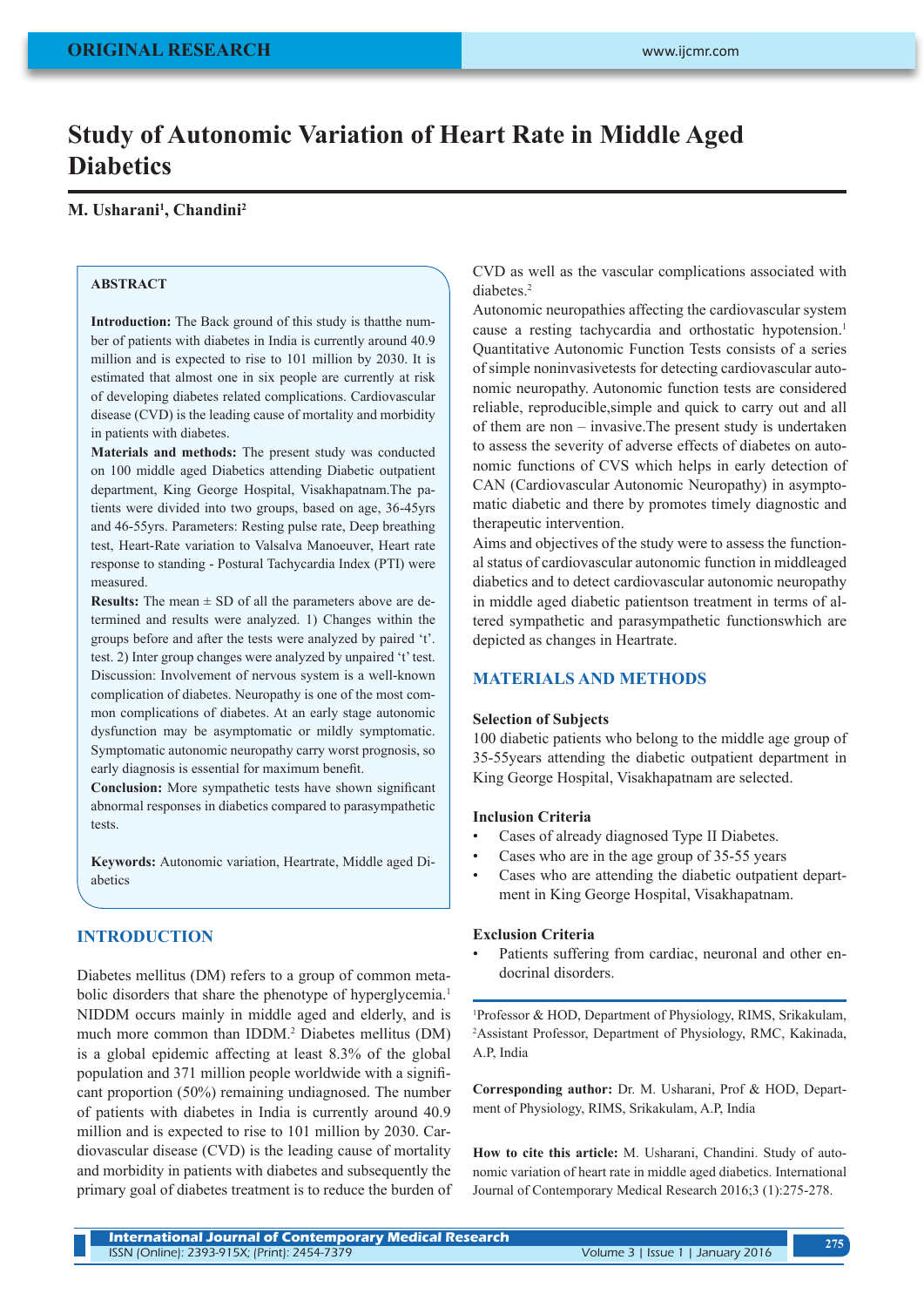Patients under medications other than oral hypoglycemics

### **Methods to collect the data**

The protocol was explained to the subjects and patients, who volunteered for the present study and informed consent was obtained from each of the participant. The subjects were asked to have light breakfast two hours before the tests and were instructed not to have coffee, tea or cola 12 hours prior to the tests. The subject was asked to relax in supine position for 30 minutes. The resting heart rate was recorded on a standard ECG from lead II, at a paper speed of 25 mm/sec.

### **Materials**

Autonomic function tests can be carried out by usingElectrocardiograph, manual recording of pulse and thermometer.

# **A) PHYSIOLOGICAL PARAMETERS:**

### **Resting pulse rate**

The subjects / patients were asked to take rest for 10 minutes and radial pulse

rate was recorded in supine position and expressed as beats / min.

### **Body temperature**

The body temperature of the subjects was measured by using a mercury

thermometer.

# **B) PROCEDURE OF AUTONOMIC EVALUATION**

In the early 1970's three simple non invasive cardiovascular reflex tests were proposed such as HR response to valsalva manoeuver, HR response to deep breathing, HR response to standing up.These tests have been widely used in a variety of studies.<sup>3</sup>

### **1. Deep breathing test**

In the sitting position subject was asked to breathe quietly and deeply at the rate of 3 breaths per 30sec. A continuous ECG was recorded for 3 cycles with marker to indicate the onset of each inspiration and expiration. The maximum and minimum R-R intervals were measured during each breathing cycles and converted to beats per minute. The result was then expressed as mean of the difference between maximum and minimum heart rate for 3 measured cycles in beats per minute. Deep breathing difference (DBD) = mean of heart rate differences in 3 breath cycles. A normal response was a difference of 15beats/min or more, 11-14 beats/min borderline and less than 10 beats/min was considered abnormal

#### **2. Heart-Rate variation to Valsalva Manoeuver**

The subject was seated comfortably and was asked to blow

into a mouthpiece connected to a mercury sphygmomanometer and holding it at a pressure of 40 mm of mercury for 15 seconds, while a continuous ECG was being recorded. The ECG was continued to be recorded after release of pressure at the end of 15 seconds for 30seconds. The change in heart rate induced by the Valsalva maneuver is expressed asthe ratio of the maximal tachycardia during the manoeuvre to the maximal bradycardiaafter the manoeuvre. This ratio was defined as the Valsalva ratio and was calculated asthe ratio of maximum R-R interval after the maneuver to minimum R-R interval duringthe manoeuvre.Valsalvaratio (VR) = maximal tachycardia/maximum bradycardia = maximum R-R interval/minimum R-R interval.A value of 1.10 or less is defined as an abnormal response, 1.11-1.20as borderline, and 1.21 or more as a normal response.

# **3. Heart rate response to standing - Postural Tachycardia Index (PTI)**

The subjects were asked to lie on the examination table quietly while heart rate is being recorded on ECG. They were then asked to stand-up unaided and ECG was recorded for 1minute. The shortest R-R interval at or around 15th beat and longest R-R interval at or around 30th beat was measured. The result was expressed as ratio of 30/15.

PTI= Longest R-R interval at 30th beat / shortest R-R at 15th **beat** 

A ratio of 1.00 or less was defined as an abnormal response, 1.01-1.03 as borderline and 1.04 as normal response.

### **RESULTS**

The mean  $\pm$  SD of Age of the groups 36-45yrs and 46-55yrs were found to be  $41.125 \pm 2.95$  and  $51.51 \pm 2.78$  respectively. The mean  $\pm$  SD of Body Temperature of the groups 36-45yrs and 46-55yrs were found to be  $96.74 \pm 1.01$  and  $96.64$  $\pm$  2.48 respectively The mean  $\pm$  SD of Resting Pulse Rate of the groups 36-45yrs and 46-55yrs were found to be 82.63  $\pm$ 11.14 and  $75.20 \pm 9.65$  respectively. Results were analyzed and expressed in the following ways:

- 1. Changes within the groups before and after the tests were analyzed by paired 't' test.
- 2. Inter group changes were analyzed by unpaired 't' test

## **DISCUSSION**

### **1. Heart Rate Response to Deep Breathing**

Percentage distribution of cases according to age groups in normal, borderline & abnormal patterns is given in table no.3 England JD, Gronseth GS, Franklin G, Carter GT et al. in 2009 in their study titled "Evaluation of distal symmetric polyneuropathy: the role of autonomic testing, nerve biopsy, and skin biopsy" stated that heart rate variability with deep breathing is the most widely used test of cardiovagal function and has about  $80\%$  specificity.<sup>4</sup>

Christopher H. Gibbons, Roy Freeman, AristidisVeves, in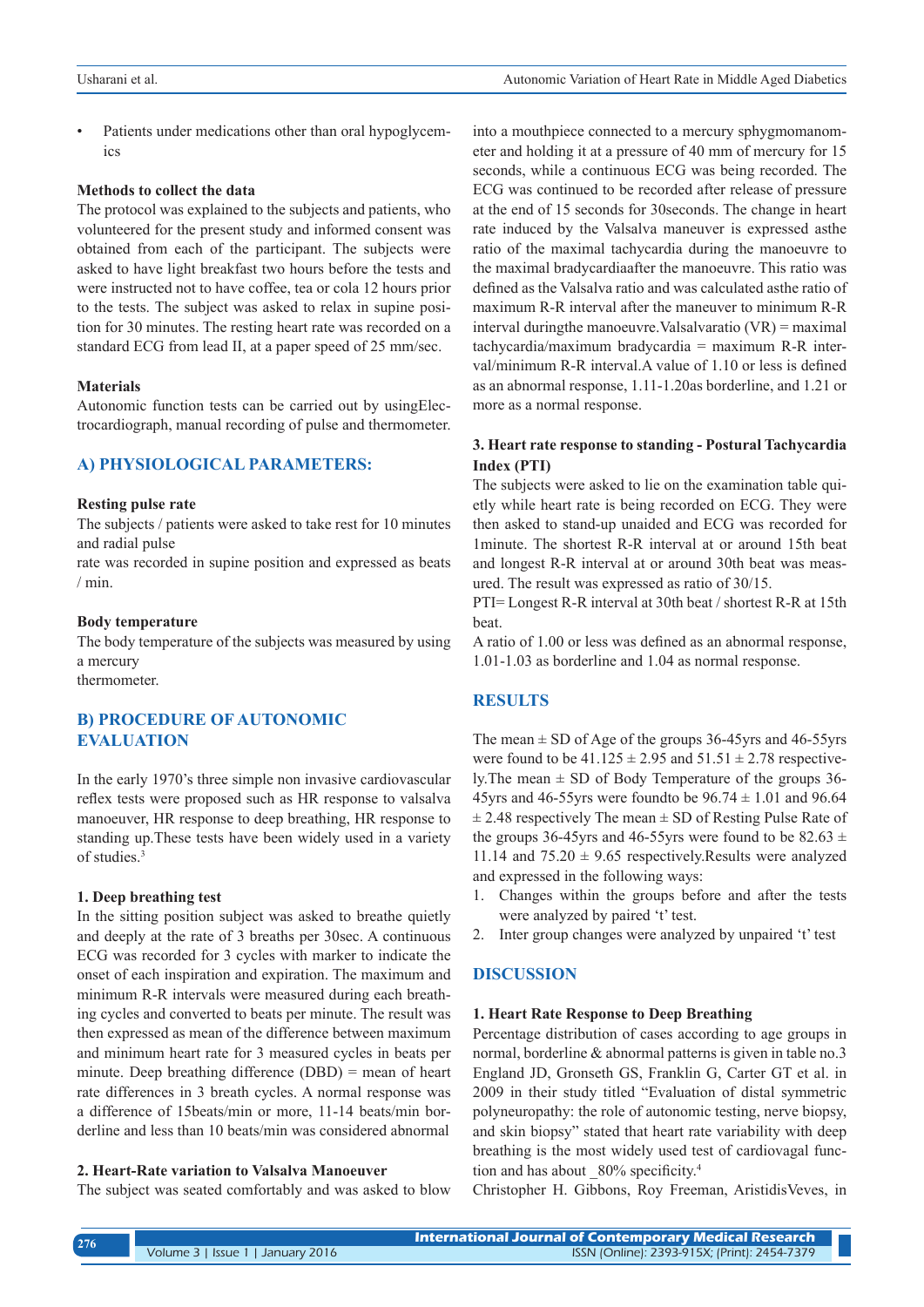the year 2010 recruited 130 individuals: 25 healthy subjects and 105 subjects with diabetes. Heart rate response is significantly lesser in diabetics  $(8.2 \pm 5.0 \text{ bpm})$  when compared with that of normal subjects  $(16.3\pm6.7 \text{ bpm})$ .<sup>5</sup>

Sixty diabetic patients were taken against age matched controls by Fareeda banu AB, Gorkal AR, NarsimhaSetty KR in 2011 in their study 'a simple test of one minute heart rate variability during deep breathing for evaluation of sympathovagal imbalance in patients with type 2 diabetes mellitus'. Statistically significant decrease in mean minimal heart rate and 1 minute HRV (16.30±6.42 vs 29.33±8.39) was observed during deep breathing among Type 2 Diabetic patients on comparison with that of healthy controls.6

S Sucharita, GanapathiBantwal, JyothiIdiculla, VageeshAyyar, and Mario Vaz in their study in 2011, recruited 23 diabetic subjects and their age matched controls. Test of cardiac parasympathetic activity ie timed deep breathing was significantly lower in patients with diabetes compared to the controls (*P*<0.05).7

In a study titled Autonomic changes in preoperative uncomplicated diabetic patients with postural changes by Yun WH et al in 2010,heart rate variability during deep breathing of diabetics and healthy normal subjects were matched in different postures. HRV in diabetic patients was lower than in controls at all positions.<sup>8</sup>

### **2. Heart rate response to valsalva maneuver**

The abnormal Valsalva response (table No:4) in the subjects may be due early parasympathetic damage involving vagal nerve.

Prakash S B, Asmita S. Nene, Kalpana M in 2014 studied 100 diabetic patients matched against 50 normal healthy controls in their study titled 'A cross sectional study for the evaluation of autonomic nervous system functioning in type 2 diabetes mellitus patients'. The Valsalva ratio was decreased in diabetics (1.24 $\pm$ 0.03) as compared to controls (1.27 $\pm$ 0.02) which was statistically significant.  $(p< 0.01)^9$ 

Lata Patil et al in 2013 in a study entitled AComparative study of heart rate variability during Valsalva maneuver in healthy, hypertensive and diabetic subjects, VR was significantly reduced (1.1883+0.1302) statistically highly significant, which may be because of sympathetic dominance and due to parasympathetic dysfunction.<sup>10</sup>

S Sucharita, GanapathiBantwal, JyothiIdiculla, VageeshAyyar, and Mario Vaz in their study in the year 2011, recruited 23 diabetic subjects and their age matched controls. Tests of cardiac parasympathetic activity such as timed deep breathing and Valsalva ratio were significantly lower in patients with diabetes compared to the controls

 $(P<0.05)$ .<sup>7</sup>

Fisher B.M. and Frier B.M. in their study found 5 patients out of 115 of asymptomatic diabetic patients showed abnormal response to Valsalva ratio and 6 out of 9 patients of symptomatic diabetics showed abnormal response to this test.<sup>15</sup>

Christopher H. Gibbons, Roy Freeman, AristidisVeves, in

the year 2010 recruited 130 individuals: 25 healthy subjects and 105 subjects with diabetes. Valsalva ratio was significantly less in diabetics  $(1.26 \pm 0.21)$  when compared with normal subjects  $(1.54\pm0.23)^5$ 

In a study on Influence of cardiovascular diseases upon the results of the cardiovascular reflex tests in diabetic and non diabetic subjects by Kronert et al have opined that, in the old non diabetic and diabetic patients, cardiovascular reflexes were generally impaired but did not show any difference between subjects with and without cardiovascular diseases. In young diabetic patients suffering from cardiovascular diseases, the diagnostic value of cardiovascular reflex tests is reduced as far as cardiac autonomic neuropathy is concerned. The older patients, the tests are not suitable for the diagnosis of diabetic autonomic neuropathy. More specific methods are required.<sup>11</sup>

### **3. Heart rate response to standing**

The abnormal heart rate response (table No:5) to standing in the subjects may be due to vagaldamage as a part of diabetic autonomic neuropathy.

In 2014, Prakash S B, Asmita S. Nene, Kalpana M studied 100 diabetic patients matched against 50 normal healthy controls in their study titled 'A cross sectional study for the evaluation of autonomic nervous system functioning in type

|      | Deep breathing<br>difference (bpm) | Valsalva<br>ratio | <b>Postural tachy-</b><br>cardia index |
|------|------------------------------------|-------------------|----------------------------------------|
| Mean | 13.38                              | 121               | 1.05                                   |
| SD.  | 631                                | 0.13              | 0.09                                   |
| SEM  | 29                                 | 0.03              | ን በ2                                   |

**Table-1:** Heartrate response to Deep Breathing response and Valsalvamenoeuver in 36-45yrs.

|                                                                                                      | Deep breathing<br>difference (bpm) | Valsalva<br>ratio | <b>Postural tachy-</b><br>cardia index |  |  |
|------------------------------------------------------------------------------------------------------|------------------------------------|-------------------|----------------------------------------|--|--|
| Mean                                                                                                 | 12.42                              | 1.17              | 1.04                                   |  |  |
| SD.                                                                                                  | 775                                | 0.12              | 0.08                                   |  |  |
| <b>SEM</b>                                                                                           | 0.89                               | 0.01              | 0.01                                   |  |  |
| Table-2: Showing Heartrate response to Deep Breathing<br>response and Valsalvamenoeuver in 46-55yrs. |                                    |                   |                                        |  |  |

| Age group<br>(Yrs)                                                                                                                                | <b>Total</b><br>(%) | <b>Normal</b><br>(%) | <b>Borderline</b><br>(%) | Abnormal<br>$\frac{6}{2}$ |  |
|---------------------------------------------------------------------------------------------------------------------------------------------------|---------------------|----------------------|--------------------------|---------------------------|--|
| 36-45                                                                                                                                             | 24(100)             | 10(41.7)             | 2(8.3)                   | 12(50.0)                  |  |
| $46 - 55$                                                                                                                                         | 76(100)             | 22(28.9)             | 17(22.4)                 | 37(48.7)                  |  |
| Table-3: Percentage distribution of cases according to age<br>groups in normal, border line and abnormal patterns in deep<br>breathing difference |                     |                      |                          |                           |  |

| Age group<br>(Yrs)                                         | Total<br>(%) | <b>Normal</b><br>$($ %) | <b>Borderline</b><br>$\frac{9}{6}$ | Abnormal<br>(%) |
|------------------------------------------------------------|--------------|-------------------------|------------------------------------|-----------------|
| 36-45                                                      | 24(100)      | 12(50.0)                | 8(33.3)                            | 4(16.7)         |
| $46 - 55$                                                  | 76(100)      | 35(46.1)                | 13(17.1)                           | 28(36.8)        |
| Table 4. Percentage distribution of cases according to age |              |                         |                                    |                 |

**Percentage distribution of cases according to age.** groups in normal,border line and abnormal patterns invalsalva ratio